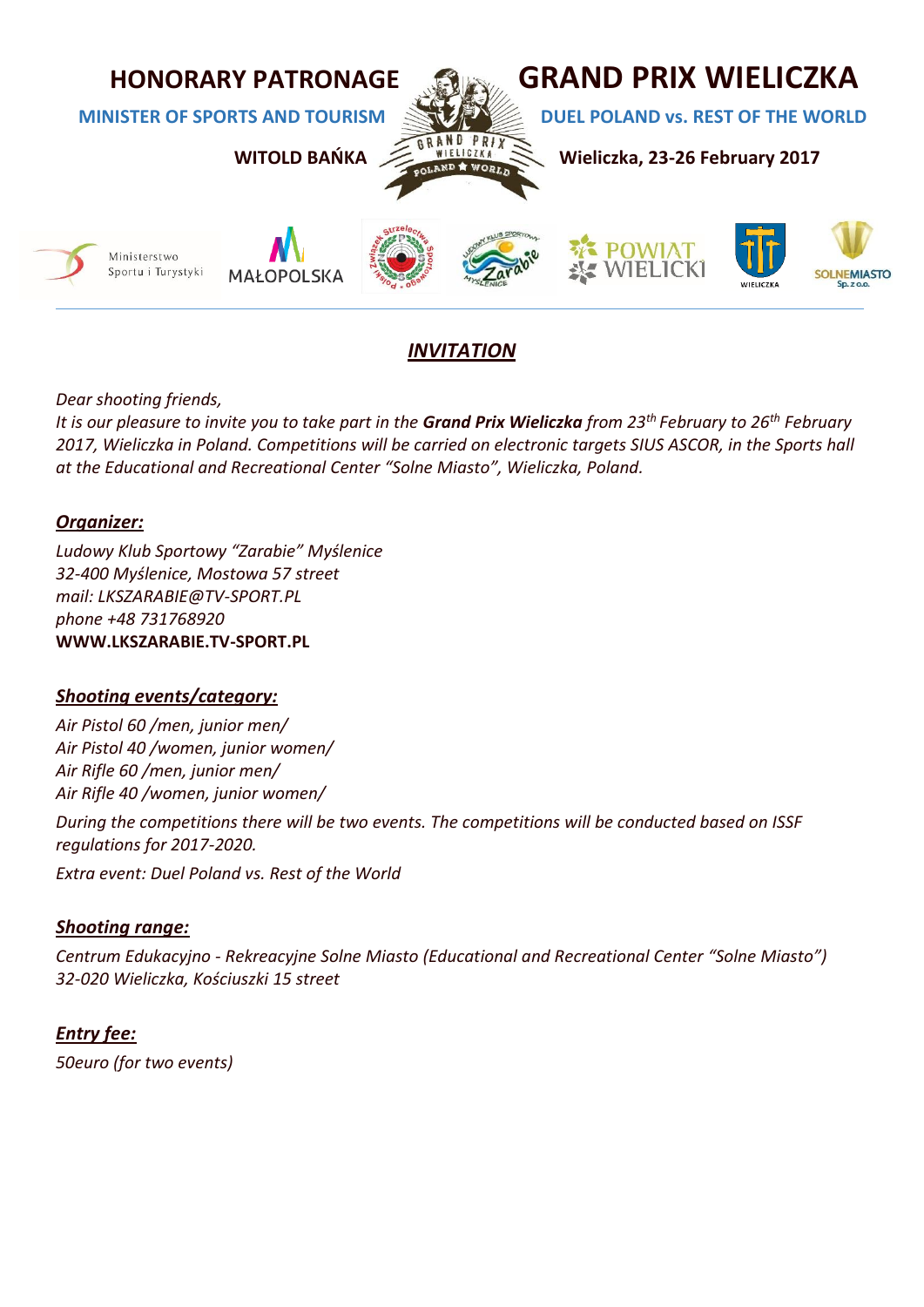

**MINISTER OF SPORTS AND TOURISM REST OF THE WORLD** 





**MAŁOPOLSKA** 









## *COMPETITION SCHEDULE*

| 23.02.2017 - Thursday<br><b>Arrivals</b><br>from 10:00<br><b>Hotels</b><br>Competition/accreditation office<br>$15:00 - 20:00$<br><b>Solne</b><br><b>Miasto</b><br>Firearms and equipment control<br>$15:00 - 20:00$<br><b>Technical meeting</b><br>20:00<br>24.02.2017 - Friday<br>Firearms and equipment control<br>$7:00 - 18:00$<br>Air Pistol 60 Men<br>7:45-8:00<br>8:00-9:15<br>Air Pistol 60 Men Junior<br>9:45-10:00<br>10:00-11:15<br>Air Pistol 40 Women<br>11:45-12:00<br>12:00-12:50<br><b>Solne</b><br>13:35-14:25<br>Air Pistol 40 Women Junior<br>13:20-13:35<br><b>Miasto</b><br>Air Rifle 60 Men<br>14:55-15:10<br>15:10-16:25<br>16:55-17:10<br>17:10-18:25<br>Air Rifle 60 Men Junior<br>18:55-19:10<br>Air Rifle 40 Women<br>19:10-20:00<br>Air Rifle 40 Women Junior<br>20:30-20:45<br>20:45-21:35<br>25.02.2017 - Saturday<br>$7:00 - 13:00$<br>Firearms and equipment control<br>Air Rifle 60 Men<br>7:45-8:00<br>8:00-9:15<br>15:15<br><b>Solne</b><br>Air Rifle 40 Women<br>10:00-10:50<br>9:45-10:00<br>15:15<br><b>Miasto</b><br>Air Pistol 40 Women<br>11:20-11:45<br>11:45-12:35<br>16:30<br>13:05-13:25<br>13:25-14:40<br>16:30<br>Air Pistol 60 Men<br><b>DUEL POLAND vs. WORLD</b><br>19:00<br>21:00<br><b>BANQUET</b><br>26.02.2017 - Sunday<br>Firearms and equipment control<br>$7:00 - 13:00$<br>Air Rifle 60 Men Junior<br>7:45-8:00<br>8:00-9:15<br>15:15<br><b>Solne</b><br><b>Miasto</b><br>Air Rifle 40 Women Junior<br>9:45-10:00<br>10:00-10:50<br>15:15<br>Air Pistol 40 Women Junior<br>11:20-11:45<br>11:45-12:35<br>16:30<br>Air Pistol 60 Men Junior<br>13:05-13:25<br>13:25-14:40<br>16:30<br><b>ATTENTION</b><br>After receiving all submissions, the time schedule may be changed.<br>Due to limited number of firing positions (45), the participation of first come first served.<br><b>Additional information</b><br>More information on the webpage: | Place | Competition |                            | <b>Sightings shots</b> | <b>Competition shots</b> | Final |  |
|--------------------------------------------------------------------------------------------------------------------------------------------------------------------------------------------------------------------------------------------------------------------------------------------------------------------------------------------------------------------------------------------------------------------------------------------------------------------------------------------------------------------------------------------------------------------------------------------------------------------------------------------------------------------------------------------------------------------------------------------------------------------------------------------------------------------------------------------------------------------------------------------------------------------------------------------------------------------------------------------------------------------------------------------------------------------------------------------------------------------------------------------------------------------------------------------------------------------------------------------------------------------------------------------------------------------------------------------------------------------------------------------------------------------------------------------------------------------------------------------------------------------------------------------------------------------------------------------------------------------------------------------------------------------------------------------------------------------------------------------------------------------------------------------------------------------------------------------------------------------------------------------------------------|-------|-------------|----------------------------|------------------------|--------------------------|-------|--|
|                                                                                                                                                                                                                                                                                                                                                                                                                                                                                                                                                                                                                                                                                                                                                                                                                                                                                                                                                                                                                                                                                                                                                                                                                                                                                                                                                                                                                                                                                                                                                                                                                                                                                                                                                                                                                                                                                                              |       |             |                            |                        |                          |       |  |
|                                                                                                                                                                                                                                                                                                                                                                                                                                                                                                                                                                                                                                                                                                                                                                                                                                                                                                                                                                                                                                                                                                                                                                                                                                                                                                                                                                                                                                                                                                                                                                                                                                                                                                                                                                                                                                                                                                              |       |             |                            |                        |                          |       |  |
|                                                                                                                                                                                                                                                                                                                                                                                                                                                                                                                                                                                                                                                                                                                                                                                                                                                                                                                                                                                                                                                                                                                                                                                                                                                                                                                                                                                                                                                                                                                                                                                                                                                                                                                                                                                                                                                                                                              |       |             |                            |                        |                          |       |  |
|                                                                                                                                                                                                                                                                                                                                                                                                                                                                                                                                                                                                                                                                                                                                                                                                                                                                                                                                                                                                                                                                                                                                                                                                                                                                                                                                                                                                                                                                                                                                                                                                                                                                                                                                                                                                                                                                                                              |       |             |                            |                        |                          |       |  |
|                                                                                                                                                                                                                                                                                                                                                                                                                                                                                                                                                                                                                                                                                                                                                                                                                                                                                                                                                                                                                                                                                                                                                                                                                                                                                                                                                                                                                                                                                                                                                                                                                                                                                                                                                                                                                                                                                                              |       |             |                            |                        |                          |       |  |
|                                                                                                                                                                                                                                                                                                                                                                                                                                                                                                                                                                                                                                                                                                                                                                                                                                                                                                                                                                                                                                                                                                                                                                                                                                                                                                                                                                                                                                                                                                                                                                                                                                                                                                                                                                                                                                                                                                              |       |             |                            |                        |                          |       |  |
|                                                                                                                                                                                                                                                                                                                                                                                                                                                                                                                                                                                                                                                                                                                                                                                                                                                                                                                                                                                                                                                                                                                                                                                                                                                                                                                                                                                                                                                                                                                                                                                                                                                                                                                                                                                                                                                                                                              |       |             |                            |                        |                          |       |  |
|                                                                                                                                                                                                                                                                                                                                                                                                                                                                                                                                                                                                                                                                                                                                                                                                                                                                                                                                                                                                                                                                                                                                                                                                                                                                                                                                                                                                                                                                                                                                                                                                                                                                                                                                                                                                                                                                                                              |       |             |                            |                        |                          |       |  |
|                                                                                                                                                                                                                                                                                                                                                                                                                                                                                                                                                                                                                                                                                                                                                                                                                                                                                                                                                                                                                                                                                                                                                                                                                                                                                                                                                                                                                                                                                                                                                                                                                                                                                                                                                                                                                                                                                                              |       |             |                            |                        |                          |       |  |
|                                                                                                                                                                                                                                                                                                                                                                                                                                                                                                                                                                                                                                                                                                                                                                                                                                                                                                                                                                                                                                                                                                                                                                                                                                                                                                                                                                                                                                                                                                                                                                                                                                                                                                                                                                                                                                                                                                              |       |             |                            |                        |                          |       |  |
|                                                                                                                                                                                                                                                                                                                                                                                                                                                                                                                                                                                                                                                                                                                                                                                                                                                                                                                                                                                                                                                                                                                                                                                                                                                                                                                                                                                                                                                                                                                                                                                                                                                                                                                                                                                                                                                                                                              |       |             |                            |                        |                          |       |  |
|                                                                                                                                                                                                                                                                                                                                                                                                                                                                                                                                                                                                                                                                                                                                                                                                                                                                                                                                                                                                                                                                                                                                                                                                                                                                                                                                                                                                                                                                                                                                                                                                                                                                                                                                                                                                                                                                                                              |       |             |                            |                        |                          |       |  |
|                                                                                                                                                                                                                                                                                                                                                                                                                                                                                                                                                                                                                                                                                                                                                                                                                                                                                                                                                                                                                                                                                                                                                                                                                                                                                                                                                                                                                                                                                                                                                                                                                                                                                                                                                                                                                                                                                                              |       |             |                            |                        |                          |       |  |
|                                                                                                                                                                                                                                                                                                                                                                                                                                                                                                                                                                                                                                                                                                                                                                                                                                                                                                                                                                                                                                                                                                                                                                                                                                                                                                                                                                                                                                                                                                                                                                                                                                                                                                                                                                                                                                                                                                              |       |             |                            |                        |                          |       |  |
|                                                                                                                                                                                                                                                                                                                                                                                                                                                                                                                                                                                                                                                                                                                                                                                                                                                                                                                                                                                                                                                                                                                                                                                                                                                                                                                                                                                                                                                                                                                                                                                                                                                                                                                                                                                                                                                                                                              |       |             |                            |                        |                          |       |  |
|                                                                                                                                                                                                                                                                                                                                                                                                                                                                                                                                                                                                                                                                                                                                                                                                                                                                                                                                                                                                                                                                                                                                                                                                                                                                                                                                                                                                                                                                                                                                                                                                                                                                                                                                                                                                                                                                                                              |       |             |                            |                        |                          |       |  |
|                                                                                                                                                                                                                                                                                                                                                                                                                                                                                                                                                                                                                                                                                                                                                                                                                                                                                                                                                                                                                                                                                                                                                                                                                                                                                                                                                                                                                                                                                                                                                                                                                                                                                                                                                                                                                                                                                                              |       |             |                            |                        |                          |       |  |
|                                                                                                                                                                                                                                                                                                                                                                                                                                                                                                                                                                                                                                                                                                                                                                                                                                                                                                                                                                                                                                                                                                                                                                                                                                                                                                                                                                                                                                                                                                                                                                                                                                                                                                                                                                                                                                                                                                              |       |             |                            |                        |                          |       |  |
|                                                                                                                                                                                                                                                                                                                                                                                                                                                                                                                                                                                                                                                                                                                                                                                                                                                                                                                                                                                                                                                                                                                                                                                                                                                                                                                                                                                                                                                                                                                                                                                                                                                                                                                                                                                                                                                                                                              |       |             |                            |                        |                          |       |  |
|                                                                                                                                                                                                                                                                                                                                                                                                                                                                                                                                                                                                                                                                                                                                                                                                                                                                                                                                                                                                                                                                                                                                                                                                                                                                                                                                                                                                                                                                                                                                                                                                                                                                                                                                                                                                                                                                                                              |       |             |                            |                        |                          |       |  |
|                                                                                                                                                                                                                                                                                                                                                                                                                                                                                                                                                                                                                                                                                                                                                                                                                                                                                                                                                                                                                                                                                                                                                                                                                                                                                                                                                                                                                                                                                                                                                                                                                                                                                                                                                                                                                                                                                                              |       |             |                            |                        |                          |       |  |
|                                                                                                                                                                                                                                                                                                                                                                                                                                                                                                                                                                                                                                                                                                                                                                                                                                                                                                                                                                                                                                                                                                                                                                                                                                                                                                                                                                                                                                                                                                                                                                                                                                                                                                                                                                                                                                                                                                              |       |             |                            |                        |                          |       |  |
|                                                                                                                                                                                                                                                                                                                                                                                                                                                                                                                                                                                                                                                                                                                                                                                                                                                                                                                                                                                                                                                                                                                                                                                                                                                                                                                                                                                                                                                                                                                                                                                                                                                                                                                                                                                                                                                                                                              |       |             |                            |                        |                          |       |  |
|                                                                                                                                                                                                                                                                                                                                                                                                                                                                                                                                                                                                                                                                                                                                                                                                                                                                                                                                                                                                                                                                                                                                                                                                                                                                                                                                                                                                                                                                                                                                                                                                                                                                                                                                                                                                                                                                                                              |       |             |                            |                        |                          |       |  |
|                                                                                                                                                                                                                                                                                                                                                                                                                                                                                                                                                                                                                                                                                                                                                                                                                                                                                                                                                                                                                                                                                                                                                                                                                                                                                                                                                                                                                                                                                                                                                                                                                                                                                                                                                                                                                                                                                                              |       |             |                            |                        |                          |       |  |
|                                                                                                                                                                                                                                                                                                                                                                                                                                                                                                                                                                                                                                                                                                                                                                                                                                                                                                                                                                                                                                                                                                                                                                                                                                                                                                                                                                                                                                                                                                                                                                                                                                                                                                                                                                                                                                                                                                              |       |             |                            |                        |                          |       |  |
|                                                                                                                                                                                                                                                                                                                                                                                                                                                                                                                                                                                                                                                                                                                                                                                                                                                                                                                                                                                                                                                                                                                                                                                                                                                                                                                                                                                                                                                                                                                                                                                                                                                                                                                                                                                                                                                                                                              |       |             |                            |                        |                          |       |  |
|                                                                                                                                                                                                                                                                                                                                                                                                                                                                                                                                                                                                                                                                                                                                                                                                                                                                                                                                                                                                                                                                                                                                                                                                                                                                                                                                                                                                                                                                                                                                                                                                                                                                                                                                                                                                                                                                                                              |       |             |                            |                        |                          |       |  |
|                                                                                                                                                                                                                                                                                                                                                                                                                                                                                                                                                                                                                                                                                                                                                                                                                                                                                                                                                                                                                                                                                                                                                                                                                                                                                                                                                                                                                                                                                                                                                                                                                                                                                                                                                                                                                                                                                                              |       |             |                            |                        |                          |       |  |
|                                                                                                                                                                                                                                                                                                                                                                                                                                                                                                                                                                                                                                                                                                                                                                                                                                                                                                                                                                                                                                                                                                                                                                                                                                                                                                                                                                                                                                                                                                                                                                                                                                                                                                                                                                                                                                                                                                              |       |             |                            |                        |                          |       |  |
|                                                                                                                                                                                                                                                                                                                                                                                                                                                                                                                                                                                                                                                                                                                                                                                                                                                                                                                                                                                                                                                                                                                                                                                                                                                                                                                                                                                                                                                                                                                                                                                                                                                                                                                                                                                                                                                                                                              |       |             |                            |                        |                          |       |  |
|                                                                                                                                                                                                                                                                                                                                                                                                                                                                                                                                                                                                                                                                                                                                                                                                                                                                                                                                                                                                                                                                                                                                                                                                                                                                                                                                                                                                                                                                                                                                                                                                                                                                                                                                                                                                                                                                                                              |       |             |                            |                        |                          |       |  |
|                                                                                                                                                                                                                                                                                                                                                                                                                                                                                                                                                                                                                                                                                                                                                                                                                                                                                                                                                                                                                                                                                                                                                                                                                                                                                                                                                                                                                                                                                                                                                                                                                                                                                                                                                                                                                                                                                                              |       |             |                            |                        |                          |       |  |
|                                                                                                                                                                                                                                                                                                                                                                                                                                                                                                                                                                                                                                                                                                                                                                                                                                                                                                                                                                                                                                                                                                                                                                                                                                                                                                                                                                                                                                                                                                                                                                                                                                                                                                                                                                                                                                                                                                              |       |             | WWW.LKSZARABIE.TV-SPORT.PL |                        |                          |       |  |
| LKS "Zarabie" Myślenice<br>Organizer                                                                                                                                                                                                                                                                                                                                                                                                                                                                                                                                                                                                                                                                                                                                                                                                                                                                                                                                                                                                                                                                                                                                                                                                                                                                                                                                                                                                                                                                                                                                                                                                                                                                                                                                                                                                                                                                         |       |             |                            |                        |                          |       |  |
| 32-400 Myślenice, Mostowa 57 street<br>Phone: +48 731768920                                                                                                                                                                                                                                                                                                                                                                                                                                                                                                                                                                                                                                                                                                                                                                                                                                                                                                                                                                                                                                                                                                                                                                                                                                                                                                                                                                                                                                                                                                                                                                                                                                                                                                                                                                                                                                                  |       |             |                            |                        |                          |       |  |
| Mail: LKSZARABIE@TV-SPORT.PL                                                                                                                                                                                                                                                                                                                                                                                                                                                                                                                                                                                                                                                                                                                                                                                                                                                                                                                                                                                                                                                                                                                                                                                                                                                                                                                                                                                                                                                                                                                                                                                                                                                                                                                                                                                                                                                                                 |       |             |                            |                        |                          |       |  |